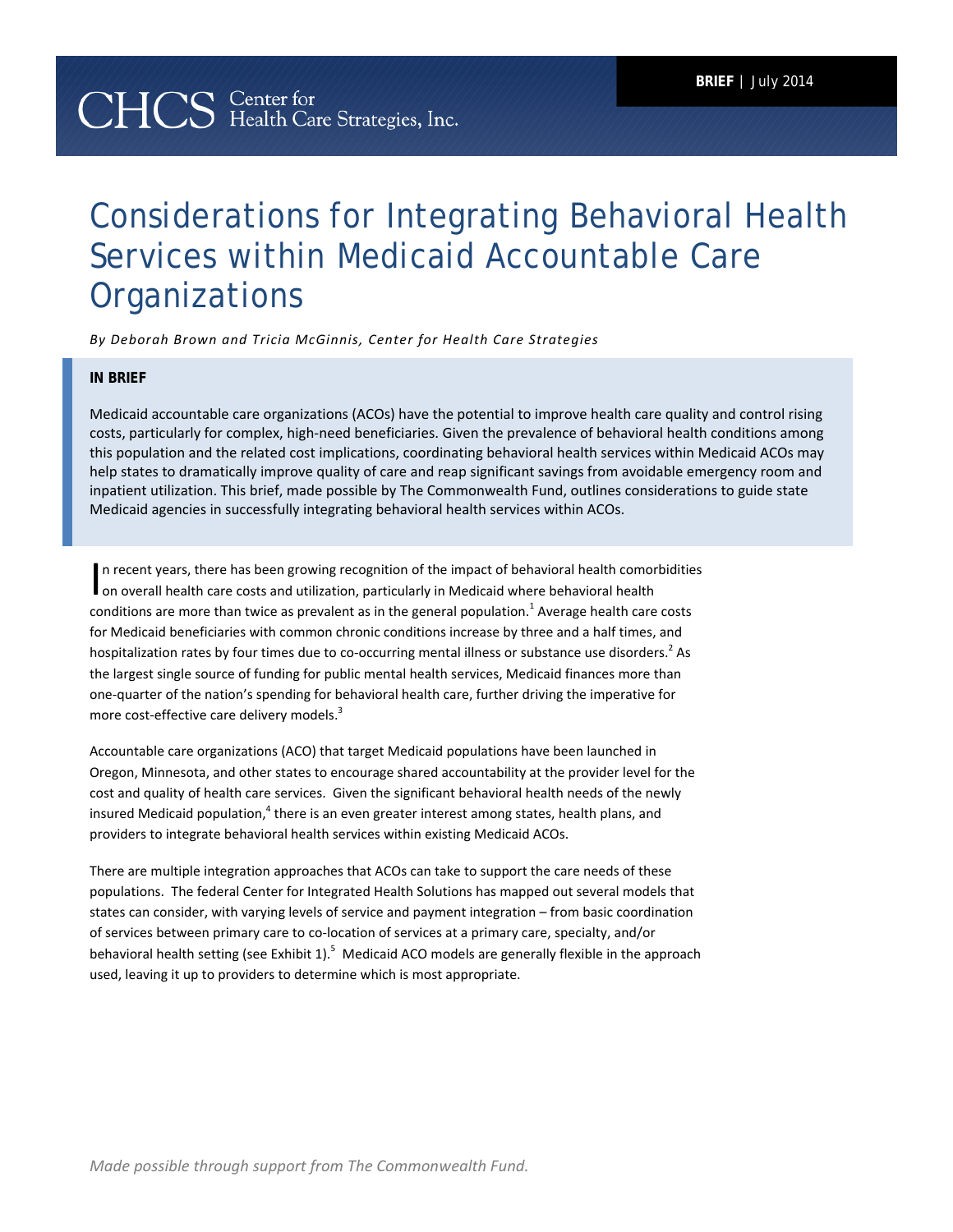#### **EXHIBIT 1. SAMHSA-HRSA's Center for Integrated Care: Six Levels of Collaboration/Integration**

| <b>COORDINATED</b><br><b>Key Element: Communication</b>                                                                                                                                                                                                       |                                                                                                                                                                                                                                                        | <b>CO-LOCATED</b><br><b>Key Element: Physical Proximity</b>                                                                                                                                                                                                                                                                          |                                                                                                                                                                                                                                                                                                                                                                      | <b>INTEGRATED</b><br><b>Key Element: Practice Change</b>                                                                                                                                                                                                                                                                                                                              |                                                                                                                                                                                                                                                                                                                                                   |  |
|---------------------------------------------------------------------------------------------------------------------------------------------------------------------------------------------------------------------------------------------------------------|--------------------------------------------------------------------------------------------------------------------------------------------------------------------------------------------------------------------------------------------------------|--------------------------------------------------------------------------------------------------------------------------------------------------------------------------------------------------------------------------------------------------------------------------------------------------------------------------------------|----------------------------------------------------------------------------------------------------------------------------------------------------------------------------------------------------------------------------------------------------------------------------------------------------------------------------------------------------------------------|---------------------------------------------------------------------------------------------------------------------------------------------------------------------------------------------------------------------------------------------------------------------------------------------------------------------------------------------------------------------------------------|---------------------------------------------------------------------------------------------------------------------------------------------------------------------------------------------------------------------------------------------------------------------------------------------------------------------------------------------------|--|
| LEVEL 1<br><b>Minimal Collaboration</b>                                                                                                                                                                                                                       | LEVEL 2<br><b>Basic Collaboration at</b><br>a Distance                                                                                                                                                                                                 | LEVEL <sub>3</sub><br><b>Basic Collaboration</b><br>Onsite                                                                                                                                                                                                                                                                           | LEVEL 4<br><b>Close Collaboration</b><br><b>Onsite with Some</b><br><b>System Integration</b>                                                                                                                                                                                                                                                                        | LEVEL 5<br><b>Close Collaboration</b><br>Approaching an<br><b>Integrated Practice</b>                                                                                                                                                                                                                                                                                                 | LEVEL 6<br><b>Full Collaboration in a</b><br><b>Transformed/ Merged</b><br><b>Integrated Practice</b>                                                                                                                                                                                                                                             |  |
| Behavioral health, primary care, and other health care providers work:                                                                                                                                                                                        |                                                                                                                                                                                                                                                        |                                                                                                                                                                                                                                                                                                                                      |                                                                                                                                                                                                                                                                                                                                                                      |                                                                                                                                                                                                                                                                                                                                                                                       |                                                                                                                                                                                                                                                                                                                                                   |  |
| In separate facilities,<br>where they:                                                                                                                                                                                                                        | In separate facilities,<br>where they:                                                                                                                                                                                                                 | In same facility not<br>necessarily same<br>offices, where they:                                                                                                                                                                                                                                                                     | In same space within<br>the same facility,<br>where they:                                                                                                                                                                                                                                                                                                            | In same space within<br>the same facility<br>(some shared space),<br>where they:                                                                                                                                                                                                                                                                                                      | In same space within<br>the same facility,<br>sharing all practice<br>space, where they:                                                                                                                                                                                                                                                          |  |
| • Have separate<br>systems<br>• Communicate<br>about cases only<br>rarely and under<br>compelling<br>circumstances<br>Communicate,<br>driven by provider<br>need<br>• May never meet in<br>person<br>• Have limited<br>understanding of<br>each other's roles | • Have separate<br>systems<br>• Communicate<br>periodically about<br>shared patients<br>• Communicate,<br>driven by specific<br>patient issues<br>• May meet as part<br>of a larger<br>community<br>• Appreciate each<br>other's roles as<br>resources | • Have separate<br>systems<br>• Communicate<br>regularly about<br>share patients, by<br>phone or e-mail<br>• Collaborate, driven<br>by need for each<br>other's services<br>and more reliable<br>referral<br>• Meet occasionally<br>to discuss cases<br>due to close<br>proximity<br>• Feel part of a larger<br>yet ill-defined team | • Share some<br>systems, like<br>scheduling or<br>medical records<br>• Communicate in<br>person as needed<br>• Collaborate, driven<br>by need for<br>consultation and<br>coordinated plans<br>for difficult<br>patients<br>• Have regular face-<br>to-face interactions<br>about some<br>patients<br>$\bullet$ Have a basic<br>understanding of<br>roles and culture | • Actively seek<br>system solutions<br>together or<br>develop work-<br>arounds<br>$\bullet$ Communicate<br>frequently in<br>person<br>• Collaborate, driven<br>by desire to be a<br>member of the<br>care team<br>• Have regular team<br>meetings to discuss<br>overall patient care<br>and specific patient<br>issues<br>• Have an in-depth<br>understanding of<br>roles and culture | • Have resolved<br>most or all system<br><b>issues</b><br>• Communicate<br>consistently at the<br>system, team, and<br>individual levels<br>Collaborate, driven<br>by shared concept<br>of team care<br>• Have formal and<br>informal meetings<br>to support<br>integrated model<br>of care<br>• Have roles and<br>cultures that blur<br>or blend |  |

B. Heath, P. Wise Romero, and K. Reynolds. *A Review and Proposed Standard Framework for Levels of Integrated Healthcare*. Washington, D.C. SAMHSA-HRSA Center for Integrated Health Solutions. March 2013.

Behavioral health providers transitioning to integrated care models will need to enhance their relationships with physical health providers and payers. They will also have to build the administrative infrastructure to support scheduling, billing, and medical record functionality. Existing provider alliances, like Medicaid ACOs, can potentially help behavioral health providers in making the transition to an integrated approach whereby behavioral health services are coordinated and even co-located with primary care and specialty services.<sup>6</sup> There is a significant opportunity for shared savings for Medicaid ACOs that can successfully coordinate care across systems for complex, high-need populations.

This brief outlines considerations for states in fostering the integration of behavioral health services within Medicaid ACO models. It addresses decisions around financial strategies, data sharing, and quality measurement. It also identifies policy levers for promoting alignment with existing behavioral health initiatives and helping providers overcome barriers to integration. As Medicaid ACOs expand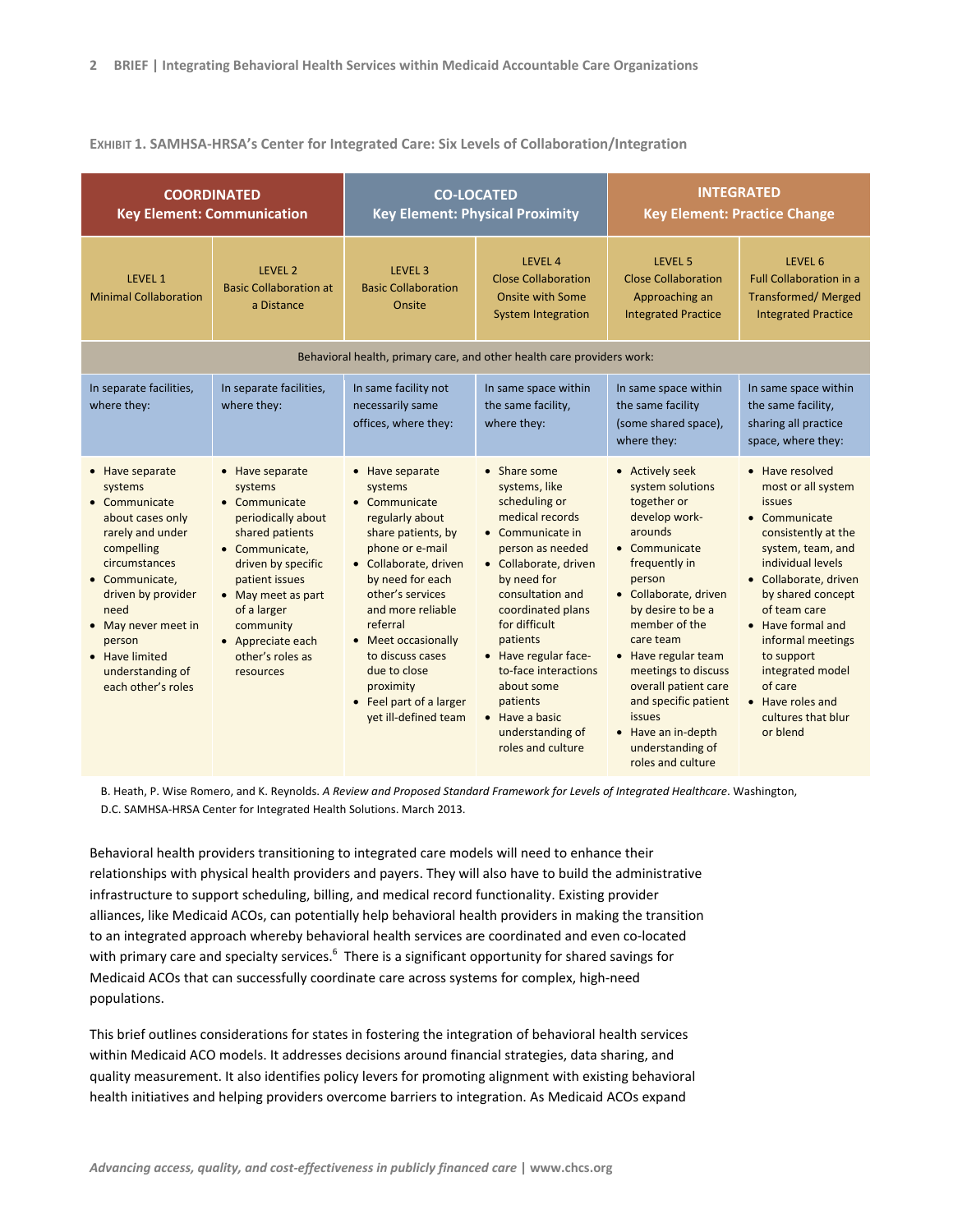their scope of accountability for these and broader social services (such as housing) and move toward becoming totally accountable care organizations (TACOs),<sup>7</sup> it will be important to identify approaches that support the participation – and accountability – of behavioral health providers.

# **Considerations for Integrating Physical and Behavioral Health Services within Medicaid ACOs**

Minnesota, Maine, and Vermont are defining program requirements for their Medicaid ACO programs to encourage the integrated delivery and payment of physical and behavioral health services. These states recognize these five focus areas as keys to program success:

- *1. Financial incentives and sustainability;*
- *2. Confidentiality of data sharing and provider supports for health information exchange;*
- 3. *Quality measurement;*
- *4. Alignment with existing behavioral health initiatives; and*
- *5. Potential regulatory and policy levers to overcome barriers to integration.*

The following sections address each of these issues.

#### 1. Financial Incentives and Sustainability

States have an opportunity through Medicaid ACOs to create shared accountability among physical and behavioral health providers. They can do so through care delivery transformation efforts tied to a range of payment mechanisms that align incentives across stakeholders.

Hennepin Health, a safety-net ACO in Minnesota, has successfully integrated medical services with behavioral health services (and other county-funded and social services). The ACO receives a capitated payment, which encourages providers to work with one another to coordinate care for patients, thereby reducing duplicative and costly treatments and maximizing providers' net income.

It may be helpful for states to maintain some flexibility in ACO payment methodologies to ensure that financial incentives support the level of service integration being pursued. States can either require ACOs to share savings with behavioral health providers, or leave it up to the ACOs to determine the appropriate financial incentives to encourage the full participation of behavioral health providers. In some cases, a shared savings payment tied to a set of cost and quality measures may be sufficient to propel providers to coordinate physical and behavioral health services. For ACOs that have stakeholder support for global capitation, this approach may encourage ongoing coordination of integrated services, despite potentially decreasing opportunities for savings over time as ACOs become more cost-effective.

Oregon is now using regional Coordinated Care Organizations to manage both physical and behavioral health benefits for Medicaid beneficiaries under a global budget, a transition that was feasible since the Oregon Health Authority consolidates purchasing for both Medicaid and behavioral health services. Alternatively, Maine will include behavioral health services within the total cost of care (TCOC) calculations for its Accountable Communities (AC) to promote shared accountability across historically siloed primary care and behavioral health providers. To be eligible for shared savings, an AC's average TCOC for the performance year must be below benchmark by at least two percent while also achieving quality performance on 15 core measures. Paired with financial incentives, these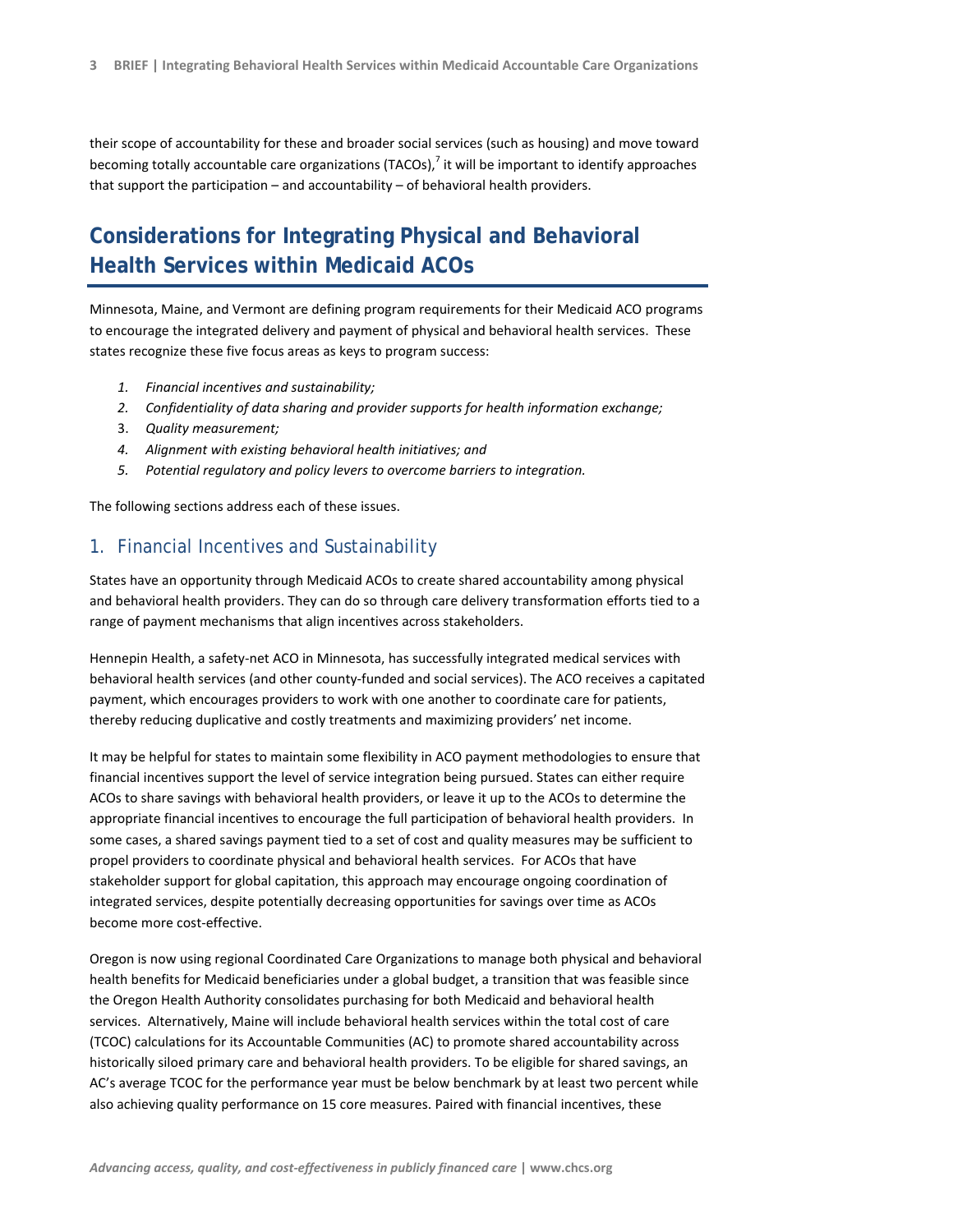metrics can help incentivize behavioral health providers to collaborate with other providers for targeted AC populations. Global payments may therefore be more appropriate for organizations that already have behavioral health services within their network, while shared savings may be better for organizations looking to transition to a more integrated model.

Massachusetts, as part of its Primary Care Payment Reform initiative, has embedded behavioral health services within its three-tiered payment system, including: (1) comprehensive primary care per member per month (PMPM) payments for an optional set of behavioral health services; (2) quality incentive payments based on 23 quality measures including four related to behavioral health; and (3) shared savings payments based on cost savings on non-primary care services, including select behavioral health services. Essentially, the PMPM rate would increase for providers based on the level of behavioral health integration they support.

**"The trend toward moving** behavioral health services from fee-for-service payment into managed care should help to remove some of the barriers associated with integrating these services into ACOs, particularly in carve-out states.

The trend toward moving behavioral health services from fee-for-service payment into managed care should help to remove some of the barriers associated with integrating these services into ACOs, particularly in carve-out states. For example, in New York State, behavioral health will

be managed: (1) by Medicaid managed care organizations (MCOs) that qualify to provide the full array of behavioral health and substance use disorder services including those formerly carved out of the state's Medicaid managed care benefit package; (2) by MCOs in partnership with a behavioral health organization (BHO); or (3) through Health and Recovery Plans (HARPs) for individuals with significant behavioral health needs.<sup>8</sup>

Given the newly defined roles for MCOs in the behavioral health arena, opportunities are emerging for states to encourage plans to promote closer integration at the point of care via Medicaid ACOs. States can leverage these new partnerships to promote integration within an ACO model where MCOs can promote coordination between primary care and behavioral health services through enhanced payment models. It is worth noting that different provider types have varying abilities to assume risk, and that support from ACOs may be helpful to assist providers in moving gradually toward a shared savings model.

# 2. Confidentiality of Data Sharing and Provider Supports for Health Information Exchange

In order to coordinate care across primary and behavioral health services for a given patient, providers require timely access to shared patient information including patient diagnosis, appointment scheduling, care treatment plan, prescribed medications, and other clinical information. Inter-operability challenges often pose significant barriers to such data exchange, given that behavioral health providers typically document information differently than physical health providers. This makes it difficult to exchange and interpret shared data.

To support seamless data exchange across these providers, additional fields – including medical disorders, screenings, health risks and expanded medication lists – need to be incorporated into behavioral health software programs. Efforts to standardize patient data across providers are underway nationwide through support of shared care/treatment plans, particularly for patients in patient-centered medical homes (PCMH) and health homes. Although states, including Rhode Island,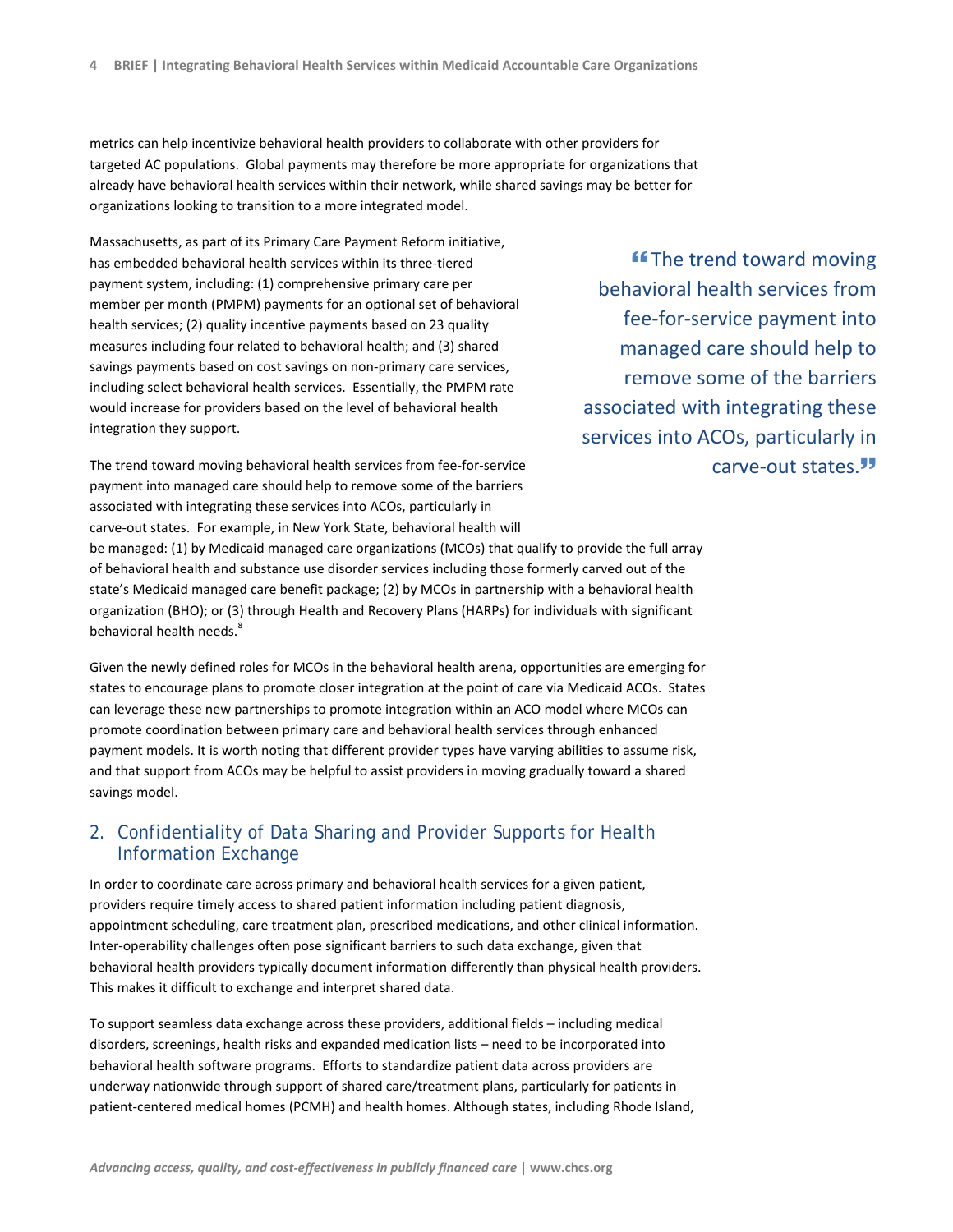have begun training care team staff on using standardized health assessments to support transitions of care between PCMH and health home providers, there is much work yet to be done.

*Electronic infrastructure hurdles:* Another challenge to data exchange is that behavioral health providers typically do not have access to advanced electronic infrastructure and are mostly excluded from meaningful use and related incentive payment programs. While the uptake of electronic medical records (EMR) by medical providers has risen significantly in recent years,<sup>9</sup> use is dramatically lower among behavioral health providers and only a small proportion are connected to Health Information Exchanges (HIE), relative to their counterparts in the physical health arena.<sup>10</sup> Smaller behavioral health providers may be overburdened by the process of implementing an EMR and can be priced out of the market for such products given the substantial financial investments required. They may also lack the workforce to support system implementation, including staff familiar with system requirements for data exchange and interoperability.

Participation in Medicaid ACOs can provide financial supports to help behavioral health providers in securing the necessary systems to allow for information exchange with other treating providers. State-driven strategies to support provider-level data exchange include EMR adoption incentives for specialty mental health and addiction providers, which some states are beginning to provide. While the majority of behavioral health providers remain excluded from meaningful use payments, there has been a legislative push by states like Rhode Island and Pennsylvania toward policies that would add mental health providers to EMR incentives. $11$  Federal changes like the inclusion of core mental health and substance abuse information in the standards for Continuity of Care Documents, could also result in EMR and HIE vendors developing more comprehensive products for providers and care teams.<sup>12</sup> Recognizing this gap in access and capacity for information technology (IT) among behavioral providers, several states with ACO programs, including Minnesota, Maine, and Vermont, have recently released RFPs, under their respective State Innovation Model (SIM) initiatives, to build up this data-sharing capacity. In addition to funding for IT/EMR adoption, these requests include supports such as training on various technologies and learning collaboratives with other providers to re-define operational workflows and facilitate implementation of data-sharing tools within behavioral health practices.

*Information exchange privacy issues:* Behavioral health and/or substance abuse providers also face issues with sharing sensitive patient information. Federal regulation through 42 CFR Part II is designed to protect the confidentiality of alcohol and drug treatment records. Given that additional patient consent is required (beyond the standard HIPAA framework) before such information can be shared between treating providers, this regulation can lead to fragmented and incomplete patient records. Such requirements apply to information shared between federally assisted alcohol and drug abuse programs (or "Part 2 Providers" as they are termed) and general medical care facilities. The distinction, however, between these two types of providers is increasingly difficult to discern in the context of comprehensive care providers such as federally qualified health centers (FQHCs), PCMHs, and health homes. Lack of clarity and understanding around this provision has led some providers to avoid data sharing for fear of liability associated with misinterpreting and possibly incorrectly implementing the law.

**"** Participation in Medicaid ACOs can provide financial supports to help behavioral health providers in securing the necessary systems to allow for information exchange with other treating providers.."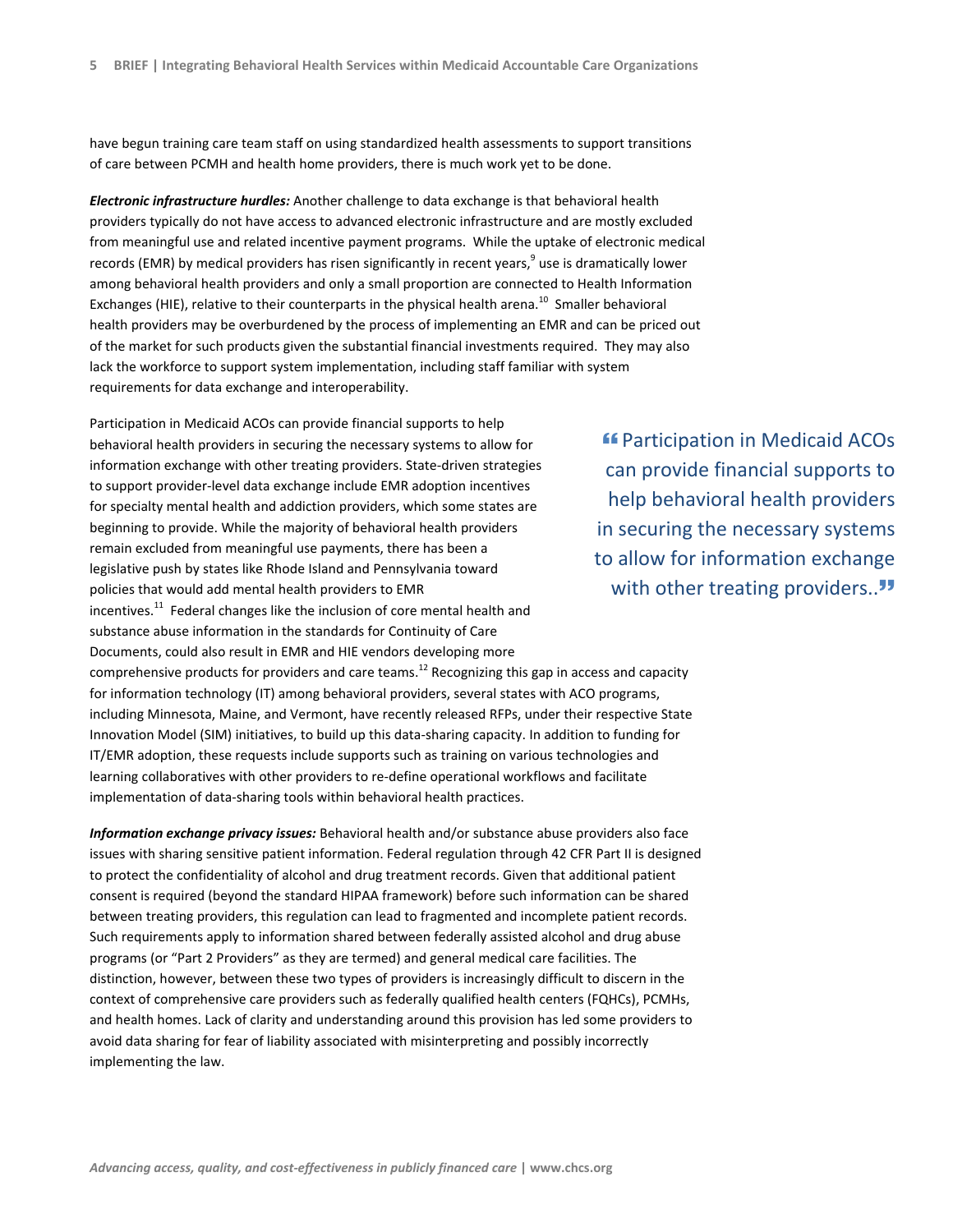Many states are encountering obstacles in using HIE and all-payer claims databases to facilitate data sharing with ACOs and behavioral health providers within 42 CFR Part II requirements. In many cases, HIEs and clinical registries do not have the functionality to accommodate the consent and redisclosure protocols required under 42 CFR Part II. As a result, Vermont's HIE, for example, currently does not accept substance abuse treatment information from any type of provider. Oregon is pursuing the inclusion of all behavioral health claims in its All Payer All Claims (APAC) database. However, data have not yet been integrated due to questions around the potential need for legislation to require "Part 2 providers" that do not have patient consent to submit patient data to CCOs and commercial health carriers, which would then re-submit to the APAC. States like Oregon may need to consider alternative mechanisms for analyzing cost and utilization trends related to substance abuse treatment in all-payer claims databases, given the potential gaps in information for such patients.

#### 3. Quality Measurement

Accountability for quality metrics is a key lever that states can use in ACO programs to encourage greater coordination between physical and behavioral health. As detailed below, leading states are tying payments to performance on select quality measures that reflect improved quality of care.

| <b>Program/State</b>                                                | <b>Behavioral Health-Related Measures13</b>                                                                                                                                                                                                                                                                                                                                                                                    |
|---------------------------------------------------------------------|--------------------------------------------------------------------------------------------------------------------------------------------------------------------------------------------------------------------------------------------------------------------------------------------------------------------------------------------------------------------------------------------------------------------------------|
| Accountable<br>Communities<br>(Maine)                               | Shared savings are contingent on performance on 18 measures, including the<br>following two related to behavioral health services:<br>Rate of initiation and engagement of alcohol and other drug dependence<br>treatment; and<br>Rate of follow-up within seven days of hospitalization for mental illness.<br>$\bullet$                                                                                                      |
| <b>Primary Care Payment</b><br>Reform Initiative<br>(Massachusetts) | Providers are eligible to receive an annual incentive payment based on their<br>performance on 23 quality measures, including the following four behavioral health-<br>related measures:<br>Rate of depression screening;<br>Rate of follow up after hospitalization for mental illness;<br>Rate of initiation of alcohol/drug dependence treatment; and<br>$\bullet$<br>ADHD medication management for children.<br>$\bullet$ |
| <b>Integrated Health</b><br>Partnerships<br>(Minnesota)             | Shared savings is calculated based on a weighted score that includes performance on<br>eight clinical quality measures, including:<br>Depression remission at six months.                                                                                                                                                                                                                                                      |
| <b>Coordinated Care</b><br>Organizations<br>(Oregon)                | Within a global budget framework, CCOs are required to track:<br>Screening and follow-up for members diagnosed with clinical depression.                                                                                                                                                                                                                                                                                       |
| Medicaid ACO Shared<br><b>Savings Pilot</b><br>(Vermont)            | Providers who demonstrate successful integration and improve behavioral and<br>physical health care in the following two measures will be eligible for increased<br>shared savings (based on Total Cost of Care calculations):<br>Rate of depression screening by 18 years of age; and<br>Rate of follow-up within seven days of hospitalization for mental illness.                                                           |

**EXHIBIT 2: Behavioral Health-Related Measures used in Medicaid ACO Metrics in Select States** 

Some states have been broadening traditional measures to include relevant social outcomes. New York State, for example, is implementing measures related to social outcomes, including housing, employment, incarceration, and social connectedness, in its effort to integrate behavioral health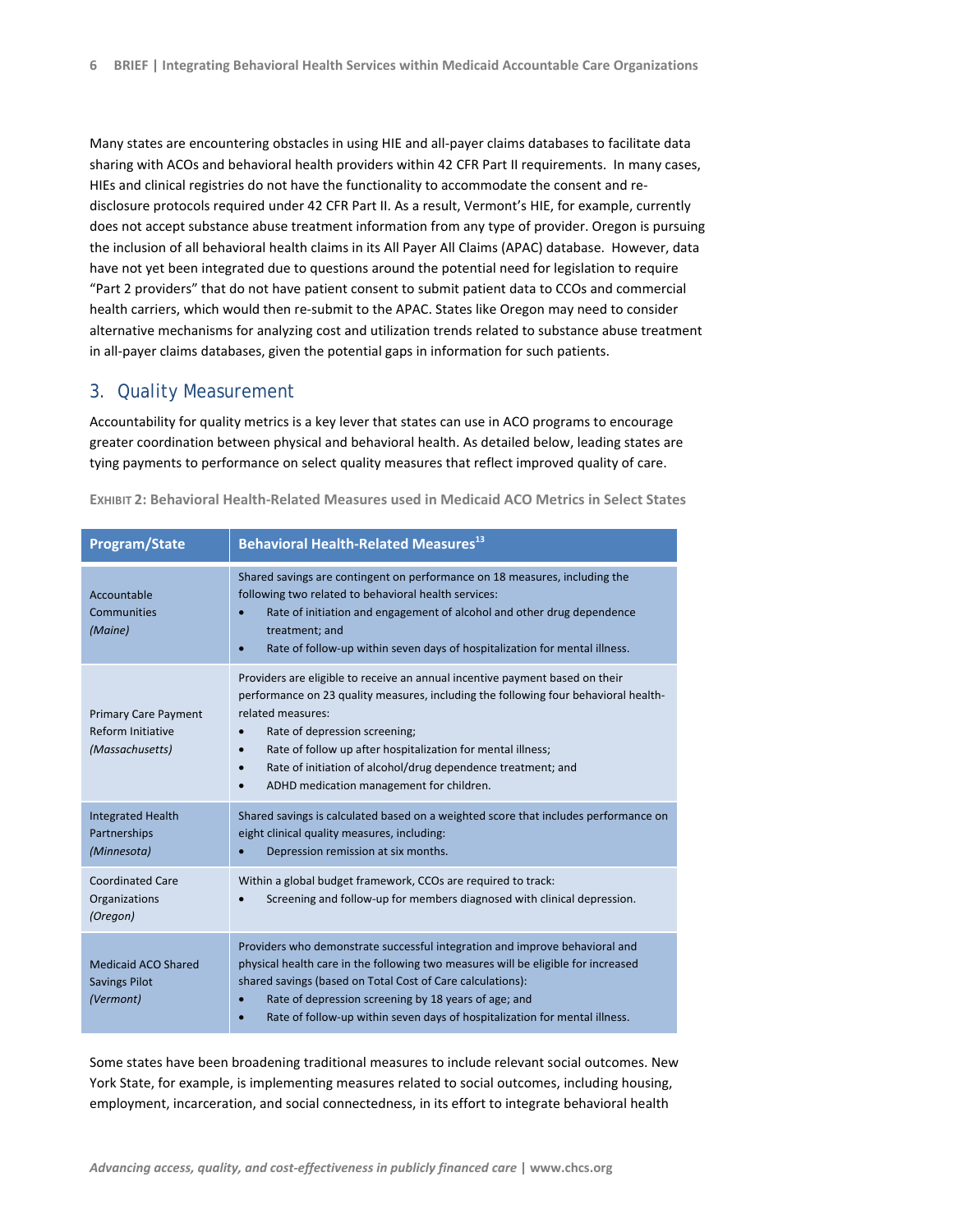services in managed care. While specific measures may vary from state to state, most Medicaid ACO programs are beginning to make shared savings payments contingent on meeting specific behavioral health-related process and outcome measure targets.

#### 4. Alignment with Existing Behavioral Health Initiatives

States across the country have already invested in a variety of efforts to integrate physical and behavioral health services, including Medicaid health homes. States can use these existing efforts as building blocks to foster behavioral health integration within ACO programs. States can leverage the data infrastructure, operational process flows, and working relationships that have developed across providers to serve these targeted populations when designing program elements for Medicaid ACOs.

*Aligning with existing state efforts:* New York State, for example, is seeking to scale up its health home program for complex patients to evolve into an ACO model. Its Medicaid health home program, which paid out approximately \$260 million in its first eight quarters, has helped behavioral health providers in the state collaborate more effectively with medical systems. New York's health home entities are generally led by one provider, offering a single point of accountability. Health homes are required to: (1) create a comprehensive network to help beneficiaries connect with multiple ambulatory care sites; (2) support care management across physical and behavioral health services; and (3) create links to community supports and housing. The state's approach to service integration, a tenet of its Medicaid Redesign Team's Action Plan, includes moving the currently carved-out behavioral health care benefit into managed care.

Health homes offer expertise in developing systems for stratifying patient needs given the range and complexity of their target populations. Such systems can be incorporated into Medicaid ACOs that are accountable for a broad spectrum of patient needs. Health homes also have experience in training care team members on standardized, comprehensive health assessments. Health homes are strengthening relationships between primary care and behavioral health staff, which could prove fundamental to successfully integrating services within Medicaid ACOs.

*Leveraging federal grant opportunities:* Federal grant programs have been established to help initiate coordinated service delivery. These efforts can potentially be leveraged to support additional integration of behavioral health services. The Center for Medicaid and Medicare Innovation (the Innovation Center), for example, has launched two rounds of Health Care Innovation Awards (HCIA), with funding of more than \$1 billion awarded nationally, to test payment and service delivery models that aim to improve care and lower costs for Medicare, Medicaid, and Children's Health Insurance Program enrollees. The Innovation Center is also supporting states, through SIM, in testing innovative approaches to integrate existing siloed services and ultimately achieve the Triple Aim of improved population health, enhanced patient care, and reduced costs.

# These federal programs support improvements similar to those expected

# **Leveraging Health Home Components**

The key components of health homes that states can leverage when developing Medicaid ACOs include an evolving payment model and expanding provider networks. In New York, the transition from health home to ACO is focused around refining the payment model and ensuring that health home providers gradually prepare to assume risk. For health home models that are focused on a single practice or provider, the formation of provider networks that include behavioral health and social service providers is a critical first step toward balancing and sharing the financial risk for beneficiaries across providers in multiple

from integrating behavioral health services within Medicaid ACOs.<sup>14</sup> Kitsap Mental Health Services, a behavioral health organization in Washington State, received approximately \$2 million under a federal HCIA award to pursue a new approach to integration. Kitsap is partnering with a community hospital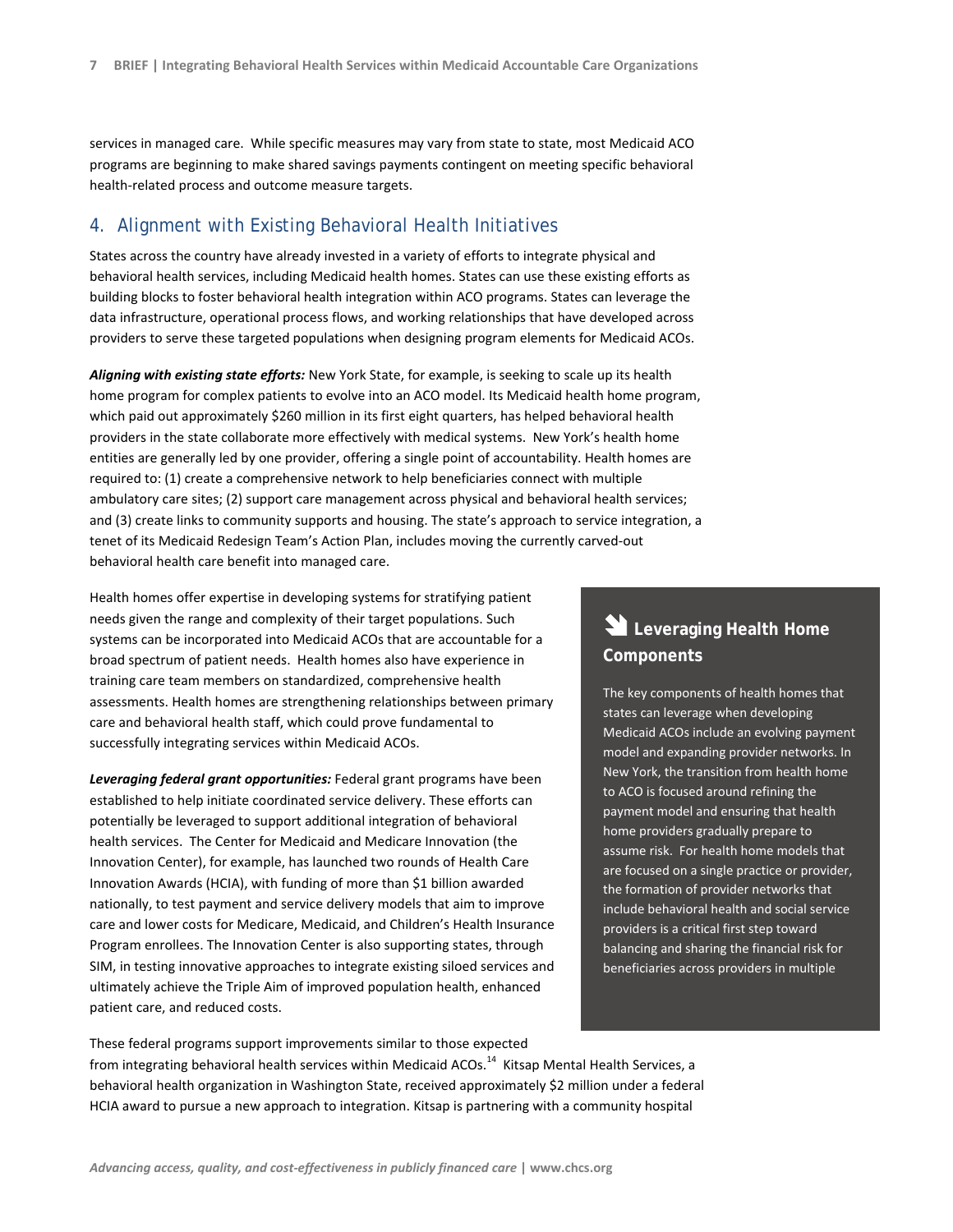to implement multidisciplinary care teams that support a bi-directional integration model for behavioral health management and preventive care for patients. With anticipated savings from reduced emergency department and inpatient utilization estimated at \$5.8 million over three years, the state is considering how to further support these activities through its developing Medicaid ACO program. Several states that are pursuing Medicaid ACOs, including Washington, are using their statewide behavioral health integration efforts under SIM to incorporate additional services in their ACO models.

SAMHSA-HRSA's Center for Integrated Health Solutions has been promoting similar care coordination efforts by awarding more than \$26.2 million in grants to 100 community-based behavioral health organizations under its Primary and Behavioral Health Care Integration (PBHCI) grant program.<sup>15</sup> Through this program, SAMHSA supports the integration of primary care services into publicly funded, community-based behavioral health settings. Awardees include Colorado's Aurora Comprehensive Community Mental Health Center, which partners with a local provider network to fully integrate primary care clinicians into local behavioral health care practices. This type of integration supports Colorado's broader vision for embedding behavioral health services in its Accountable Care Collaborative program.

### 5. Regulatory and Policy Levers to Overcome Potential Barriers to Integration

Current state regulations that often prohibit billing for primary care and behavioral health services on the same day are a common barrier to integration.<sup>16</sup> In some cases, same-day billing practices can discourage providers from co-locating services, to the disadvantage of ACO beneficiaries who often need multiple services at any given time. While the federal government does not prohibit billing for two services on the same day,  $17$ Medicaid reimbursement varies from state to state. Currently only 28 state Medicaid programs allow reimbursement for two services by one provider organization. Some states may also need to confirm the use of appropriate coding to ensure that behavioral health specialists can bill on the same day for a patient who visits a physician for services secondary to a primary care diagnosis such as diabetes.<sup>18</sup> Several states are modifying billing requirements, to allow for multiple visits on the same day, thereby encouraging ACO providers and patients to seek coordinated services as needed.

An inadequate workforce is another common barrier impeding integration. Some states are developing standardized training and reimbursement protocols to use non-traditional health care providers as liaisons between previously siloed ACO providers, particularly in rural areas of the country with limited access to care. Oregon set up a Non-Traditional HealthCare Workforce Subcommittee to create standards for a statewide workforce of community health workers, personal navigators, and peer wellness specialists who are trained to support integration efforts within the state's CCOs.

States can provide on-the-ground resources to enhance the capacity of providers to transform care delivery at the practice level. Potential supports might include coaching through contractors and training curricula for multidisciplinary care team staff. States also have a role in engaging stakeholders in Medicaid ACOs by helping to incentivize behavioral health providers' participation and mitigating the fear of getting "lost" within a seemingly medically-driven model. Vermont, for example, included

 Current state regulations that often prohibit billing for primary care and behavioral health services on the same day are a common barrier to integration.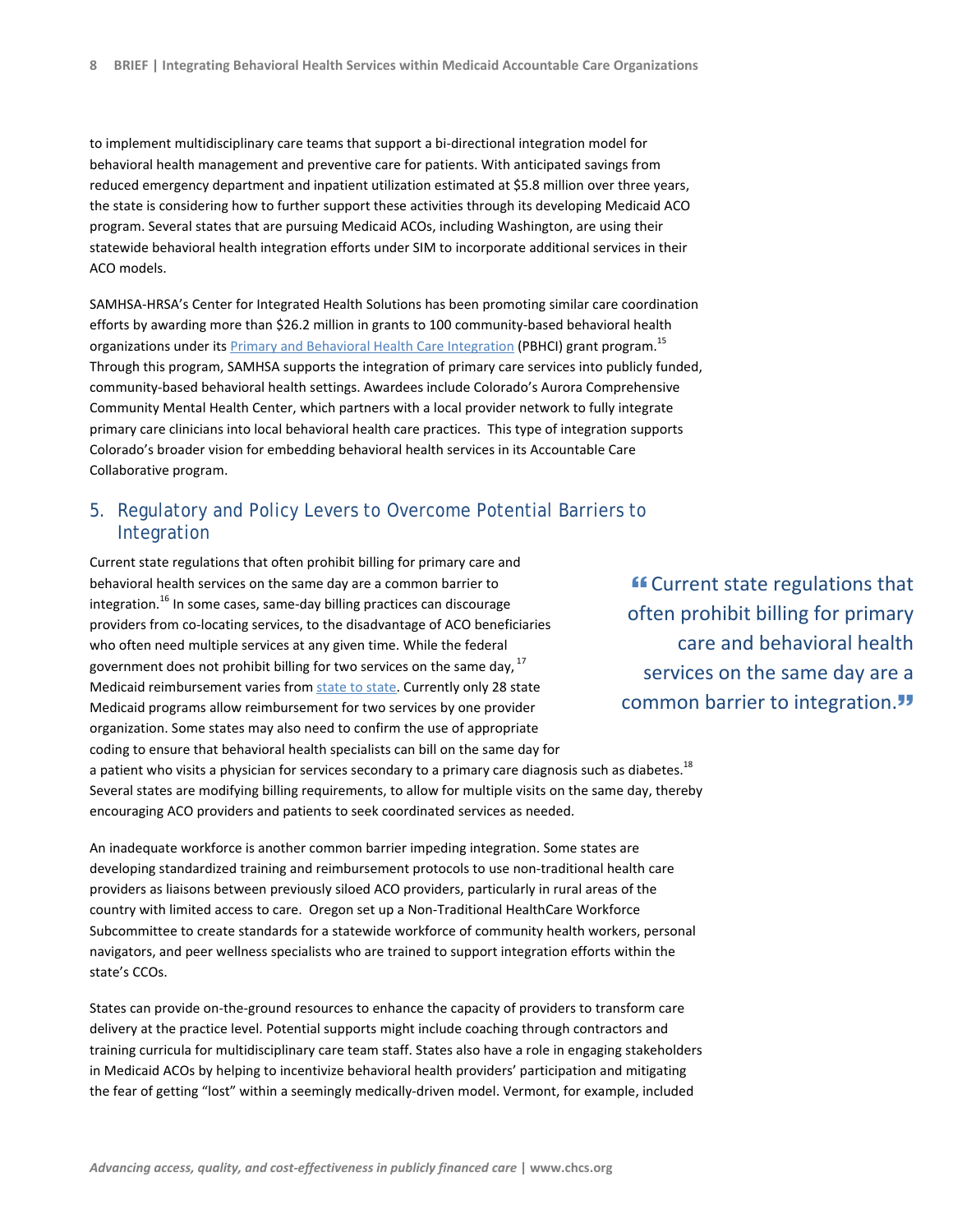representatives from mental health and substance abuse providers and consumers on the ACO's governing body and established a separate consumer advisory board. States can leverage mental health providers' existing relationships with community organizations and work with community mental health centers to promote the goal and benefits of integrated care. By enhancing stakeholder outreach and engagement, states can potentially collect feedback on new model development while building relationships across systems.

# **Conclusion**

As states explore how to expand Medicaid ACOs to include behavioral health and, in some cases, social services, there are key opportunities to capitalize on existing building blocks for integration, including health homes, federal Healthcare Innovation Awards, and other federal and local initiatives.

The following considerations can help guide states in supporting the integration of services in Medicaid ACOs:

- **Acknowledge differing provider capacity to assume downside financial risk among different** provider types when designing financial strategies.
- **Invest in mental health and substance abuse provider capacity building activities, including** HIT and technical assistance, to enable them to participate in data-sharing activities.
- $\blacksquare$  Include behavioral health measures and other relevant social outcome metrics across physical health quality incentive programs and in MCO contracts.
- **Consider reorganization at the state agency level to further promote more integrated** oversight and alignment across relevant behavioral health initiatives.
- Revise licensure and other regulatory frameworks that currently serve as barriers to provider-level integration and establish the integration of physical and behavioral health services as a core component of cross-cutting policy strategy.

Particular attention should be paid to program components that support behavioral health providers, including flexible payment mechanisms and data-sharing protocols that promote shared accountability and streamlined care delivery processes. Although financing such efforts can be challenging, there are grant programs, such as the Innovation Center's SIM grants and HCIA awards that states can leverage to maximize Medicaid ACO efforts to improve quality and bend the cost curve.

By linking payments to improvements in quality of behavioral health services and improved integration with medical services, ACOs encourage historically siloed providers to share timely information and coordinate patient care more effectively. State efforts to promote provider relationship building, support capacity building activities, implement payment reforms, and enable new billing practices will help further existing service integration efforts and pave the way for ACOs to become totally accountable for all facets of patient care.